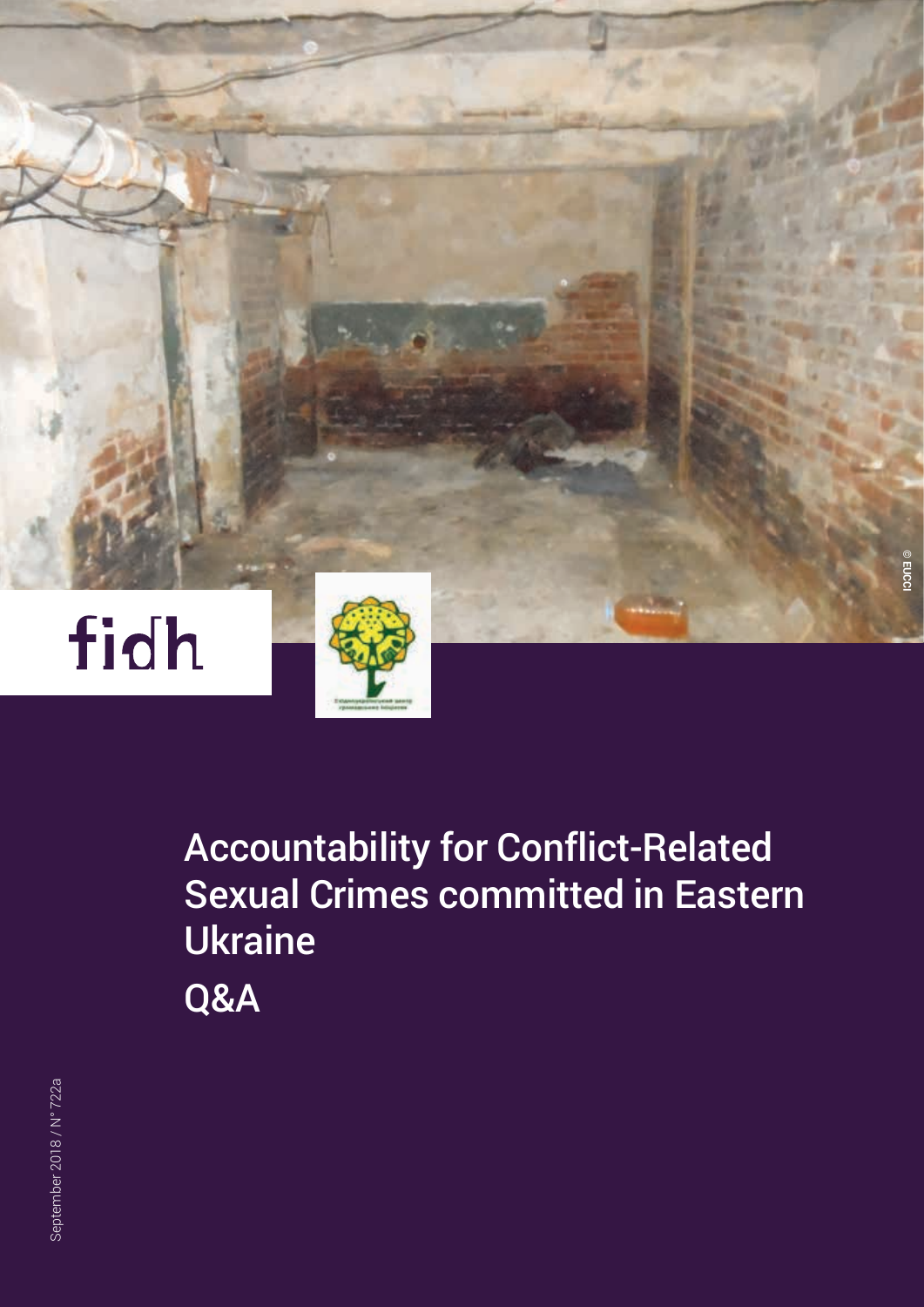#### **Table of Contents**

| 2. Why does the ICC have jurisdiction to consider the FIDH-EUCCI Communication ?3                                                                                                                        |  |
|----------------------------------------------------------------------------------------------------------------------------------------------------------------------------------------------------------|--|
| 3. What are sexual crimes ? What sexual crimes have been committed in Eastern Ukraine ? 3                                                                                                                |  |
| 4. Where in Ukraine were conflict-related sexual crimes committed? And on which detention facilities is                                                                                                  |  |
|                                                                                                                                                                                                          |  |
| 6. How do the documented sexual crimes committed in Eastern Ukraine qualify as war crimes and crimes                                                                                                     |  |
| 7. Are Ukrainian authorities genuinely investigating and prosecuting sexual crimes? Are so-called LPR<br>and DPR authorities genuinely investigating and prosecuting sexual crimes? (complementarity)  7 |  |
| 8. Are the sexual crimes described in the Communication of "sufficient gravity to justify" ICC's action?                                                                                                 |  |
|                                                                                                                                                                                                          |  |
|                                                                                                                                                                                                          |  |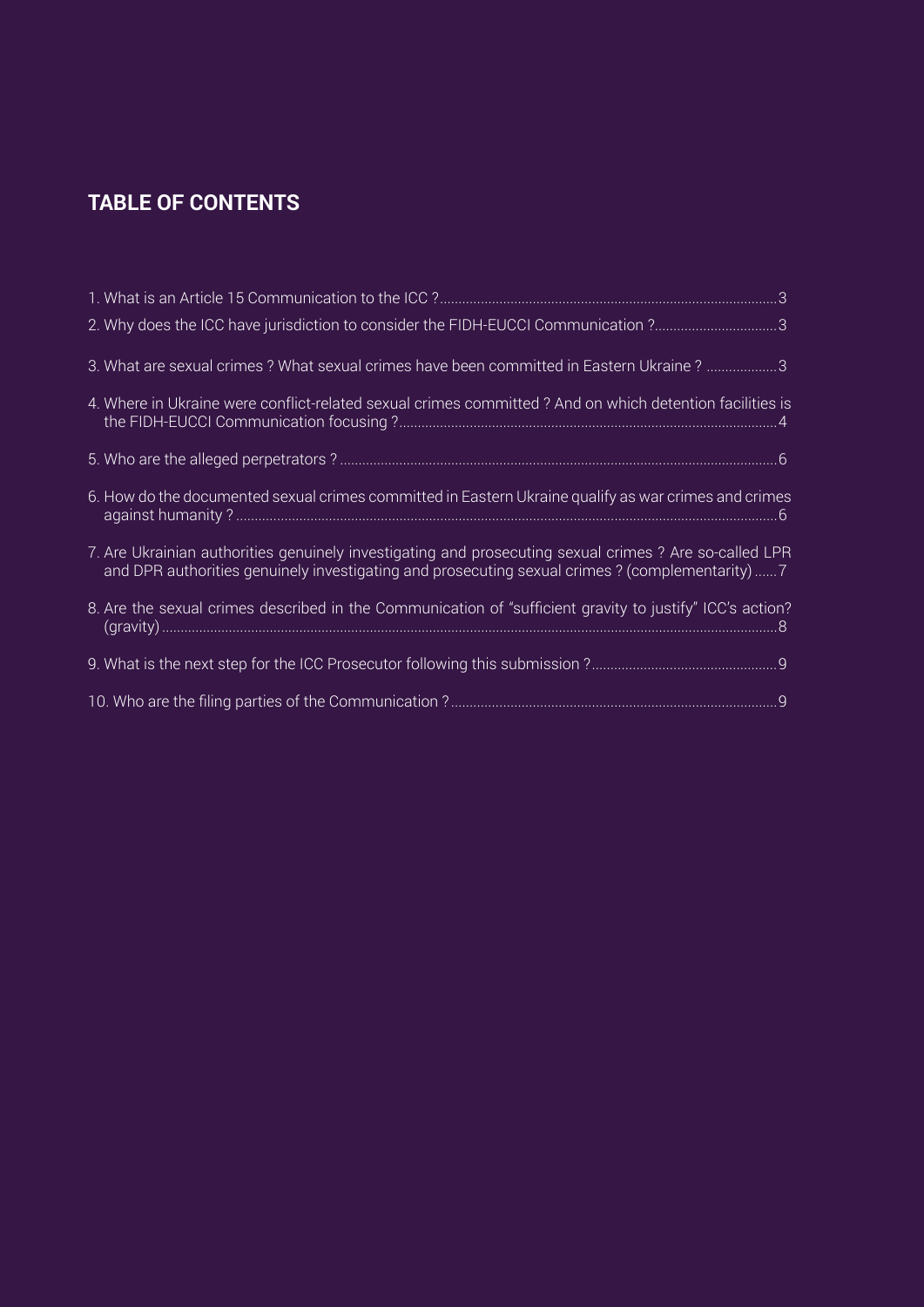#### **1. What is an Article 15 Communication to the ICC ?**

Pursuant to Article 15(2) of the ICC Statute, "States, organs of the United Nations, intergovermental or non-governmental organizations or other reliable sources" can send information to the ICC Prosecutor on crimes within the jurisdiction of the Court. These pieces of information, that can take various forms, are commonly called "Communications". At the preliminary examination stage, the ICC Prosecutor does not conduct a full-fetched investigation and makes his or her decision on whether to proceed with an investigation based on the information collected by his or her office and the information provided by States, organisations and individuals. That is why, in practice, Article 15 Communications are crucial to launching investigations and prosecutions at the ICC.

The ICC Office of the Prosecutor declares having received, to date, more than 10 000 of such Communications on various situations.

#### **2. Why does the ICC have jurisdiction to consider the FIDH-EUCCI Communication ?**

Although Ukraine is not a State Party and did not ratify the ICC Statute, Ukrainian authorities lodged two declarations, pursuant to Article 12(3) of the ICC Statute, granting the ICC jurisdiction over international crimes committed on the territory of Ukraine from 21 November 2013 onwards.

All conduct alleged in this FIDH-EUCCI Communication amounts to war crimes and/or crimes against humanity, as defined in Articles 7 and 8 of the ICC Statute, which took place on the territory of Ukraine, during the period starting from February 2014.

On 25 April 2014, the ICC Office of the Prosecutor announced having opened a preliminary examination of the situation in Ukraine, which is still ongoing. FIDH and EUCCI call upon the ICC Prosecutor to open a full investigation into the situation of Ukraine and include sexual crimes into the scope of its investigation.

#### **3. What are sexual crimes ? What sexual crimes have been committed in Eastern Ukraine ?**

Although there is not one all-encompassing and consolidated definition of sexual crimes, the ICC Office of the Prosecutor provides the following definition in its 2014 Policy Paper on Sexual and Gender-Based Crimes:

"Sexual crimes: Sexual crimes that fall under the subject-matter jurisdiction of the ICC are listed under articles 7(1)(g), 8(2)(b)(xxii), and 8(2)(e)(vi) of the Statute, and described in the Elements of Crimes (Elements). In relation to 'rape', 'enforced prostitution', and 'sexual violence', the Elements require the perpetrator to have committed an act of a sexual nature against a person, or to have caused another to engage in such an act, by force, or by threat of force or coercion, such as that caused by fear of violence, duress, detention, psychological oppression, or abuse of power, or by taking advantage of a coercive environment or a person's incapacity to give genuine consent. An act of a sexual nature is not limited to physical violence, and may not involve any physical contact — for example, forced nudity. Sexual crimes, therefore, cover both physical and non-physical acts with a sexual element."<sup>1</sup>

<sup>1.</sup> Office of the Prosecutor of the International Criminal Court, Policy Paper on Sexual and Gender-Based Crimes, June 2014, available at: <https://www.icc-cpi.int/iccdocs/otp/OTP-Policy-Paper-on-Sexual-and-Gender-Based-Crimes--June-2014.pdf>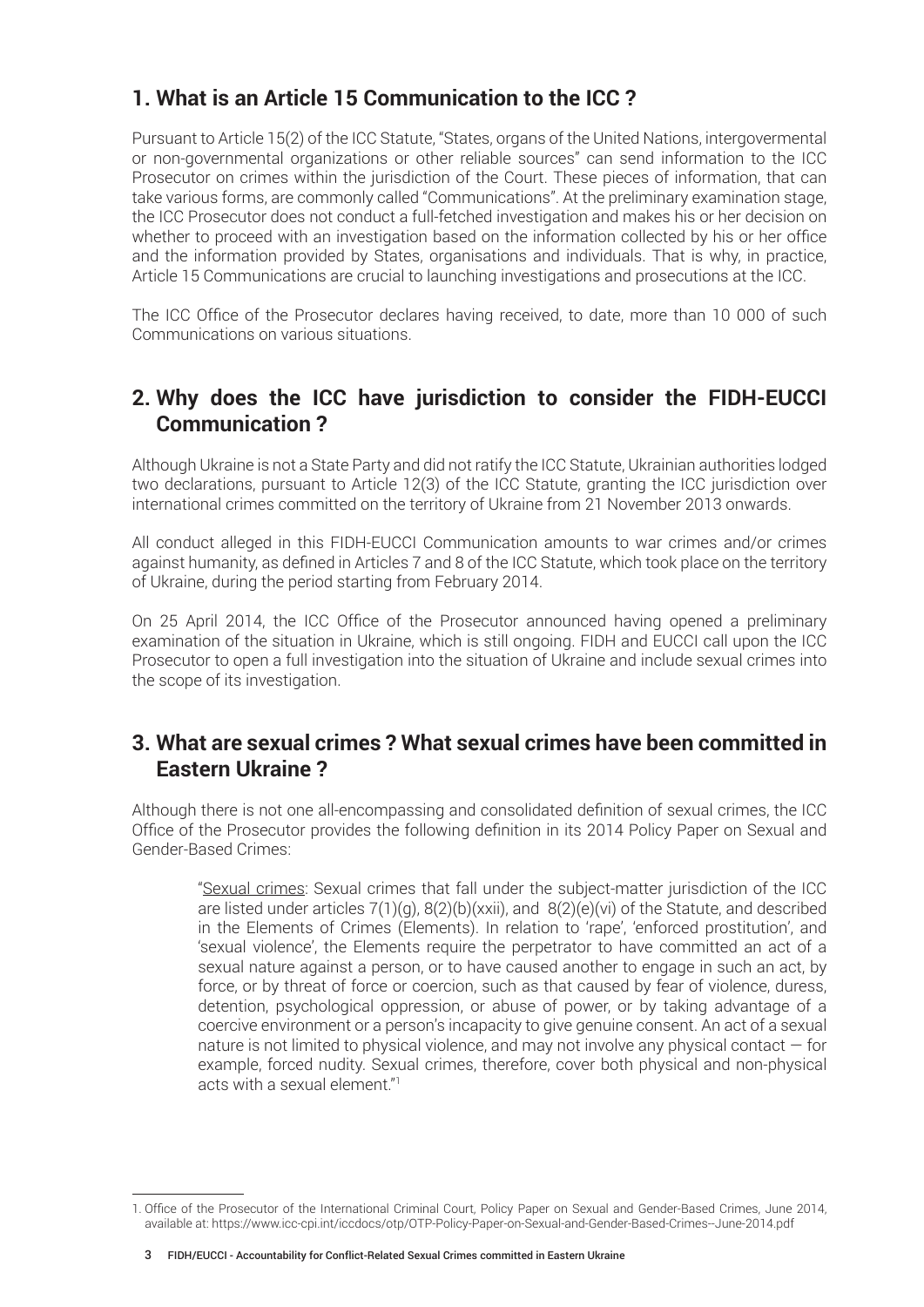The ICC Statute explicitly lists the following sexual crimes that may amount to crimes against humanity (Article 7(1)(g)) and/or war crimes (Article 8(2)(b)(xxii) and 8(2)(e)(vi)): rape, sexual slavery, enforced prostitution, forced pregnancy, enforced sterilization, or any other form of sexual violence.

Types of documented sexual crimes committed in Eastern Ukraine and described in this FIDH-EUCCI Communication include rape (including attempts or threats of rape), other forms of sexual violence such as electrocution of genital areas, enforced prostitution, sexual slavery, humiliation and cruel treatment of a sexual nature, forced nudity and damage (including attempted or threatened) to sexual organs.

It is to be noted that, due to chronic underreporting of sexual crimes and limited access to potential victims and witnesses on separatist-held territory, the cases set out in the Communication are likely to constitute the very tip of the iceberg of sexual crimes in Eastern Ukraine. Nevertheless. FIDH and EUCCI aver that the information set forth is sufficient to justify a full investigation by the ICC Prosecutor into these and other sexual crimes associated with the conflict in Eastern Ukraine.

#### **4. Where in Ukraine were conflict-related sexual crimes committed ? And on which detention facilities is the FIDH-EUCCI Communication focusing ?**

Based on the evidence documented by FIDH and EUCCI to date, sexual crimes were committed mainly in illegal detention facilities (unofficial places of detention where civilians, combatants and other protected persons are arbitrarily held with no judicial supervision) on separatist-held territory in Eastern Ukraine, the so-called Donetsk (DPR) and Luhansk Peoples' Republics (LPR). Other organisations have also reported conflict-related sexual crimes committed on territory controlled by the Government of Ukraine and perpetrated by pro-Ukrainian forces.

Information reviewed by FIDH and EUCCI reveals the existence of at least 200 illegal detention facilities on separatist-held territory in Eastern Ukraine (and reveals the exact location of at least 120 facilities). For 42 of these facilities located on separatist-held territories, there is some evidence of sexual and/or gender-based violence and discrimination.<sup>2</sup>

According to evidence reviewed by FIDH and EUCCI and set forth in this Communication, there is a reasonable basis to believe that sexual war crimes and/or crimes against humanity took place in at least seven separatist-controlled detention facilities, and that those crimes are sufficiently grave to merit a full investigation by the ICC Prosecutor. These seven facilities also serve as illustrative examples of the different types of sexual crimes occurring in the conflict area, including the use of rape and sexual violence to punish pro-Ukrainian combatants, use of sexual violence and threats of sexual violence to extract confessions or extort property, as well as rape, and enforced prostitution perpetrated against women for the purpose of combatants' sexual gratification.

<sup>2.</sup> Eastern-Ukrainian Centre for Civic Initiatives, 'War Without Rules: Gender-based Violence in the Context of the War in Eastern Ukraine', 2017, available at: [https://jfp.org.ua/system/reports/files/110/en/gon\\_eng\\_web.pdf](https://jfp.org.ua/system/reports/files/110/en/gon_eng_web.pdf) (last accessed 02/05/2018).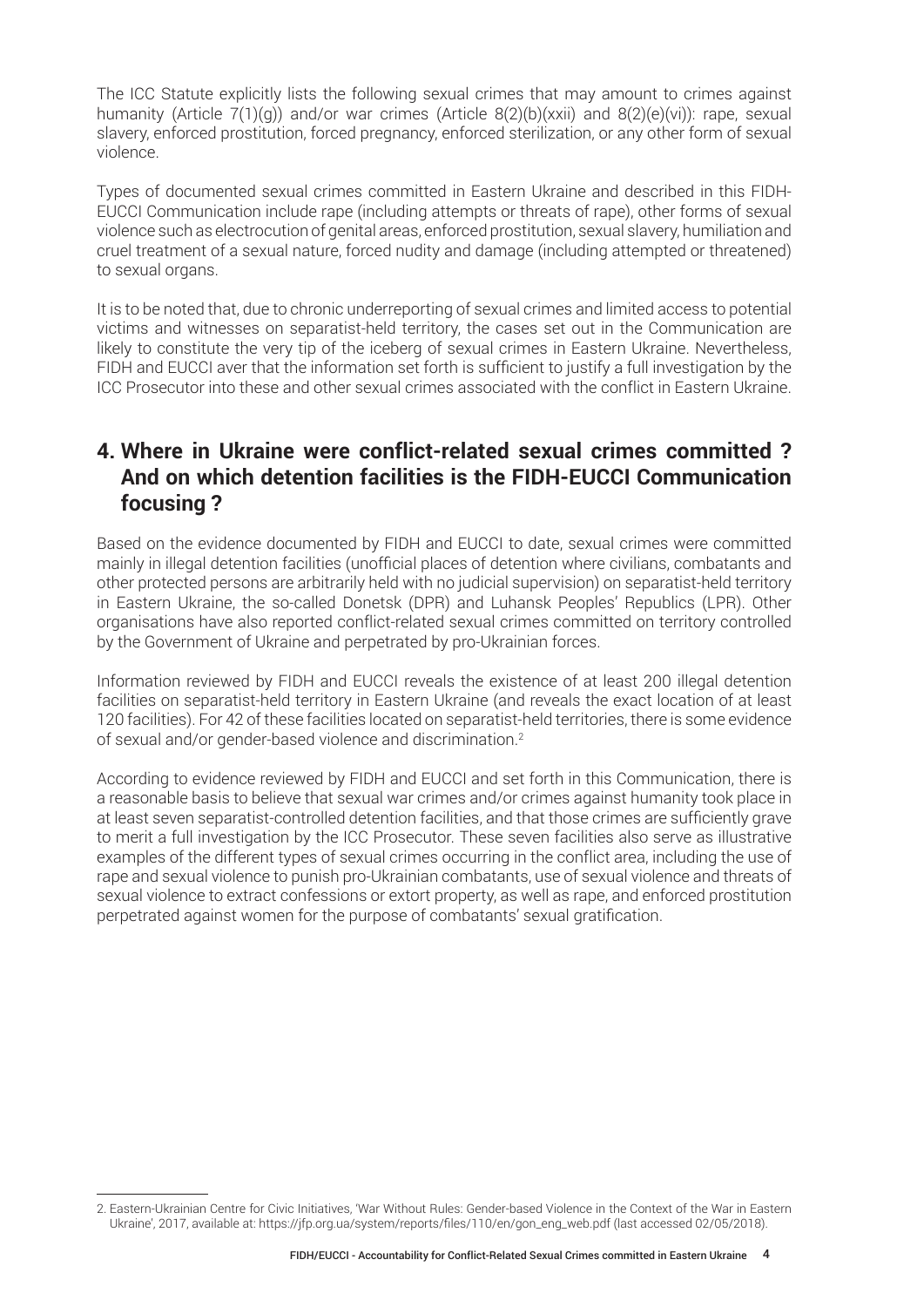The **seven facilities** examined in the Communication are:

- Former SBU Regional Directorate for Donetsk Oblast';
- Former Branch N.22 of Nova Poshta in Donetsk;
- Former military base in the 'Motel' area of Donetsk;
- Former premises of Donetsk Oblast' organised crime agency (Horlivka);
- Former dormitories of Volodymyr Dal' Eastern-Ukrainian National University (Luhansk);
- 'Kokhana' café/shop and adjoining garages and kindergarten (Luhansk); and
- Former premises of Zhovtnevyi district council of Luhansk city (Luhansk).



#### **ILLEGAL PLACES OF DETENTION WHERE PEOPLE WERE SUBJECTED TO SEXUAL VIOLENCE DURING ARMED CONFLICT**

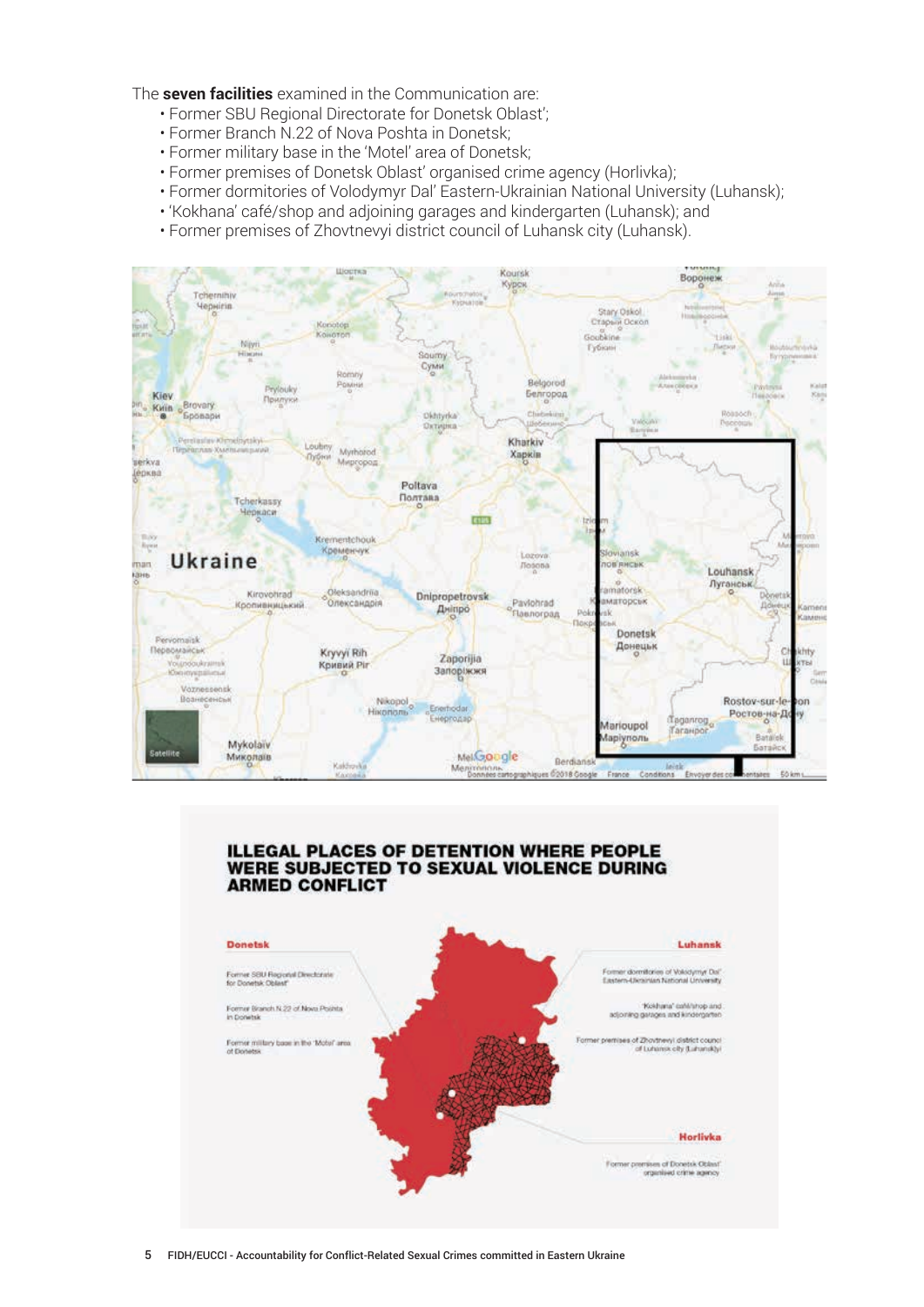FIDH and EUCCI have identified a further sixteen detention facilities in separatist-controlled areas, for which there is *prima facie* evidence of sexual crimes associated with the armed conflict in Eastern Ukraine and/or perpetrated as part of a widespread and/or systematic attack on the civilian population in separatist-controlled Eastern Ukraine.

#### **5. Who are the alleged perpetrators ?**

The outbreak of conflict in Eastern Ukraine has led to the breakdown of social order, morality and the rule of law in separatist-controlled territories, so-called Donetsk (DPR) and Luhansk Peoples' Republics (LPR). In 2014, a plethora of separatist paramilitary groups established their authority over urban and rural areas, dismantled established legal and administrative structures, and established a Soviet-inspired warlord autocracy. *Ad hoc* detention facilities sprung up across separatist-held areas. Prior to Zakharchenko and Plotnytskyi's campaigns to consolidate power over their respective territories in 2015, each facility was controlled and administered by a different paramilitary group, without any form of judicial oversight. For all intents and purposes, detainees at these facilities were captives, detained at the pleasure and mercy of the paramilitary group in control and the warlord in charge.

The alleged perpetrators of the sexual crimes committed in the seven detention facilities in separatist-controlled territories described in the FIDH-EUCCI Communication are members and leaders of the paramilitary group or institution in charge of each of these facilities, linked to separatist forces, led and coordinated by key Russian players.

Other organisations also reported sexual crimes associated with the conflict in Eastern Ukraine committed on territory controlled by the Government of Ukraine, perpetrated by members of the Ukrainian armed forces, volunteer battalions and state security services (SBU).

#### **6. How do the documented sexual crimes committed in Eastern Ukraine qualify as war crimes and crimes against humanity ?**

Sexual crimes explicitly listed in the ICC Statute are rape, sexual slavery, enforced prostitution, forced pregnancy, enforced sterilization, or any other form of sexual violence<sup>3</sup>.

For a sexual crime to constitute a **war crime** it must take place in the context of and be associated with an armed conflict, be it an international or non-international armed conflict. An armed conflict is defined as "a resort to armed force between States or protracted violence between governmental authorities and organized armed groups or between such groups within a State".<sup>4</sup> An armed conflict involving violence between two sovereign States is an international armed conflict, whilst a noninternational armed conflict is confined to the borders and politics of one State. A civil war may nevertheless qualify as an international armed conflict as a result of the support and participation of external State actors. Political, financial and logistical support from a foreign State to a 'domestic' rebel group does not necessarily render the conflict 'international'. An international armed conflict requires evidence of either (1) presence and direct participation of foreign troops in the conflict; (2) a foreign power exercising 'overall control' over organised rebel forces; or (3) military occupation by a foreign power. An international and non-international armed conflict may exist on the territory of the same State at the same time.

The situation in Eastern Ukraine undeniably meets the 'armed conflict' threshold. Moreover, as a result of Russia's direct military intervention and control over rebel forces, the conflict may, at least in part, be classified as an international armed conflict.

<sup>3.</sup> Article 7(1)(g) as crimes against humanity; Article 8(2)(b)(xxii) as war crimes in international armed conflicts; Article 8(2)(e)(vi) in non-international armed conflicts.

<sup>4.</sup> ICTY, *Prosecutor v. Tadi*ć, *Case No. IT-94-1-AR72*, Appeals Chamber, Decision on the Defence Motion for Interlocutory Appeal on Jurisdiction, 2 October 1995, ("*Tadi*ć Interlocutory Appeal Decision").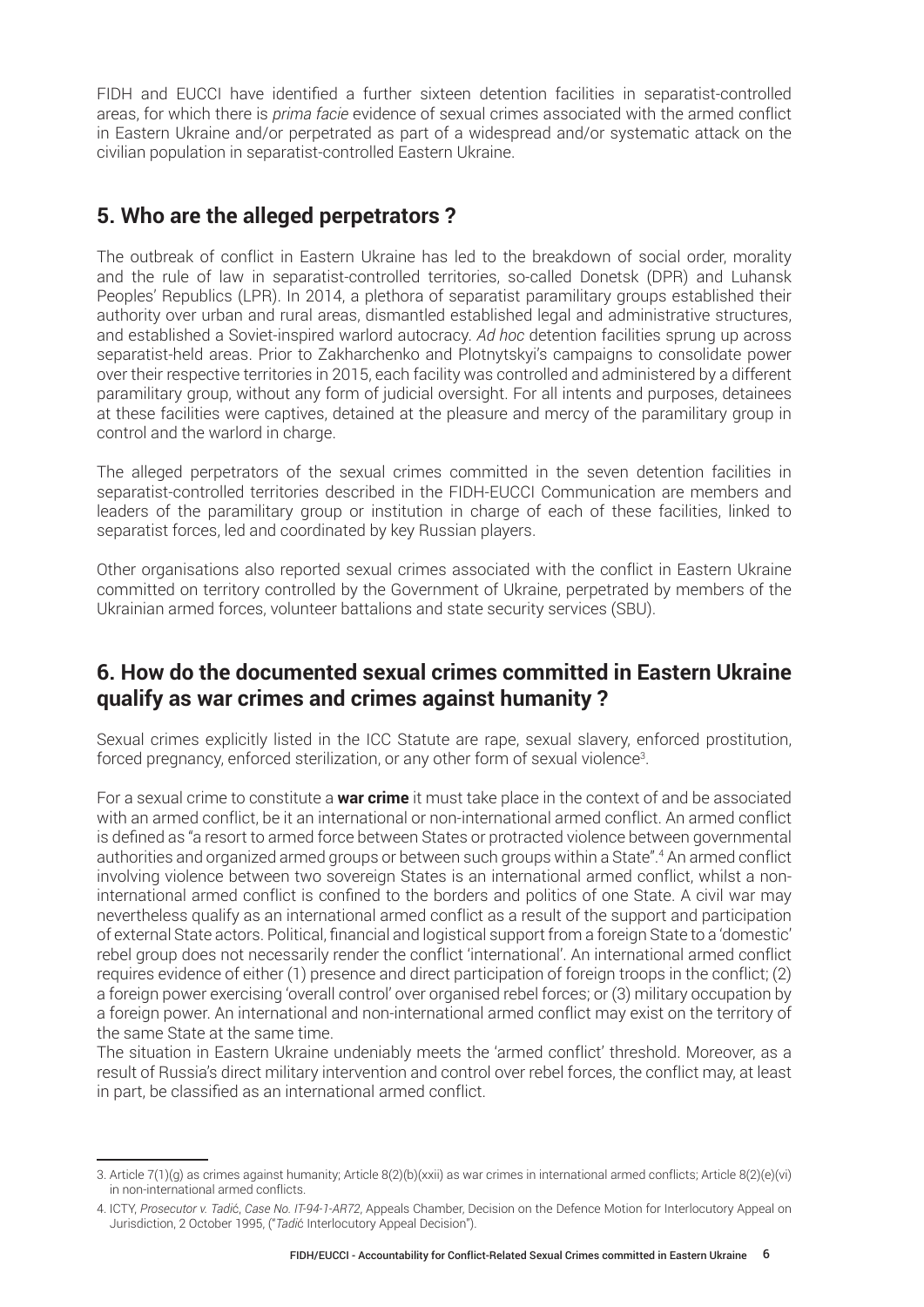For a sexual crime to constitute a **crime against humanity**, it must be part of a widespread or systematic attack against the civilian population (or identifiable group of civilians) pursuant to a State or organisational policy to commit such an attack.<sup>5</sup> An attack may be defined as the sum of all of its underlying crimes. Sexual crimes explicitly listed in Article  $7(1)(q)$  of the ICC Statute as crimes against humanity are rape, sexual slavery, enforced prostitution, forced pregnancy, enforced sterilization, or any other form of sexual volence of comparable gravity.

Since the breakout of hostilities in 2014, documentation by international organisations and civil society operating in Eastern Ukraine has revealed a picture of systematic targeting of civilians, through violence, arbitrary detention, persecution and the denial of basic fundamental rights.6 At the time of writing, the estimated civilian death toll stood at 2700, with up to 9000 injured.7 Civilians in an around the conflict zone have become the unwitting hostages of a political and ideological conflict beyond their control. Fuelled by perpetual disinformation campaigns, separatist forces, groups and institutions have repeatedly and systematically attacked civilians on account of their actual or perceived membership of the opposing camp.

The sexual crimes described in this FIDH-EUCCI Communication include rape (including attempts or threats of rape), other forms of sexual violence such as electrocution of genital areas, enforced prostitution, sexual slavery, humiliation and cruel treatment of a sexual nature, forced nudity and damage (including attempted or threatened) to sexual organs. Based on the evidence presented, there is a reasonable basis to believe that sexual crimes amounting to war crimes and/or crimes against humanity took place in at least seven separatist-controlled detention facilities.

#### **7. Are Ukrainian authorities genuinely investigating and prosecuting sexual crimes ? Are so-called LPR and DPR authorities genuinely investigating and prosecuting sexual crimes ? (complementarity)**

To the best of FIDH and EUCCI knowledge, at the time of writing, there have been no genuine efforts by Ukrainian or separatist authorities to investigate and prosecute sexual crimes set forth in this Communication.

According to information received by the OHCHR from the Chief Military Prosecutor of Ukraine, as of December 2016, only three criminal proceedings involving sexual and gender-based violence (SGBV) had been launched against members of Ukrainian or separatist forces.<sup>8</sup> Only one of these cases – prosecuting members of a pro-Kyiv paramilitary group – went to trial returning convictions for sexual crimes and is currently on appeal.<sup>9</sup> The cases do not relate to conduct set forth in the Communication. There is no publicly available information on other criminal investigations by Ukrainian authorities in relation to crimes alleged in this Communication, or other sexual crimes associated with the conflict in Eastern Ukraine. Although case files may have been nominally

<sup>5.</sup> See Article 7(1) of the ICC Statute.

<sup>6.</sup> OHCHR, 'Civilians in Ukraine continue to suffer – UN report', 8 Dec. 2016, available at: [https://www.ohchr.org/EN/NewsEvents/](https://www.ohchr.org/EN/NewsEvents/Pages/DisplayNews.aspx?NewsID=20999) [Pages/DisplayNews.aspx?NewsID=20999](https://www.ohchr.org/EN/NewsEvents/Pages/DisplayNews.aspx?NewsID=20999) (27/06/2018); Amnesty International, 'Abductions and Torture in Eastern Ukraine', 2014, available at: [http://tbinternet.ohchr.org/Treaties/CAT/Shared%20Documents/UKR/INT\\_CAT\\_NGO\\_UKR\\_18677\\_E.pdf](http://tbinternet.ohchr.org/Treaties/CAT/Shared Documents/UKR/INT_CAT_NGO_UKR_18677_E.pdf) (last accessed: 27/06/2018); Human Rights Watch, 'World Report 2017', available at: [https://www.hrw.org/world-report/2017/](https://www.hrw.org/world-report/2017/country-chapters/ukraine) [country-chapters/ukraine](https://www.hrw.org/world-report/2017/country-chapters/ukraine) (last accessed: 27/06/2018).

<sup>7.</sup> UN Security Council, '8270<sup>th</sup> Meeting (PM) - As Civilians Bear Brunt of Four-year-old Conflict in Ukraine, Continued Ceasefire Violations Test Credibility of Global Community, Officials Warn Security Council', 29 May 2018, available at: [https://reliefweb.int/](https://reliefweb.int/report/ukraine/civilians-bear-brunt-four-year-old-conflict-ukraine-continued-ceasefire-violations) [report/ukraine/civilians-bear-brunt-four-year-old-conflict-ukraine-continued-ceasefire-violations](https://reliefweb.int/report/ukraine/civilians-bear-brunt-four-year-old-conflict-ukraine-continued-ceasefire-violations) (last accessed: 27/06/2018).

<sup>8.</sup> OHCHR, 'Conflict-related sexual violence in Ukraine: 14 March 2014 to 31 January 2017', 11 Feb. 2017, para. 114, available at: <http://www.refworld.org/docid/58a6b1a94.html>.

In the aim of this Communication, EUCCI sent request to the Chief Military Prosecutor's Office in Ukraine. The Prosecutor's Office was asked to provide data in respect to the number of criminal proceedings involving SGBV that had been launched (and went to trial) against members of Ukrainian or separatist forces in 2014-2018. However, The Prosecutor's Office refused to allow access to information on the grounds that record of the range of the number of criminal proceedings involving SGBV against members of Ukrainian or separatist forces is not kept by this authority.

The Prosecutor's Office provided only general information on the number of criminal proceedings involving SGBV that had been launched (and went to trial) in the Donetsk and Luhansk Oblast's' in 2014-2018. This information concerns all criminal proceedings with SGBV, which do not therefore necessarily reflect on the armed conflict.

<sup>9.</sup> RadioFreeEurope, 'In Ukraine, Both Sides To Appeal Verdicts In Tornado Battalion Case', 10 April 2017, available at: [https://www.](https://www.rferl.org/a/in-ukraine-both-sides-to-appeal-verdicts-in-tornado-battalion-case/28420645.html) [rferl.org/a/in-ukraine-both-sides-to-appeal-verdicts-in-tornado-battalion-case/28420645.html](https://www.rferl.org/a/in-ukraine-both-sides-to-appeal-verdicts-in-tornado-battalion-case/28420645.html) (last accessed: 22/06/2018).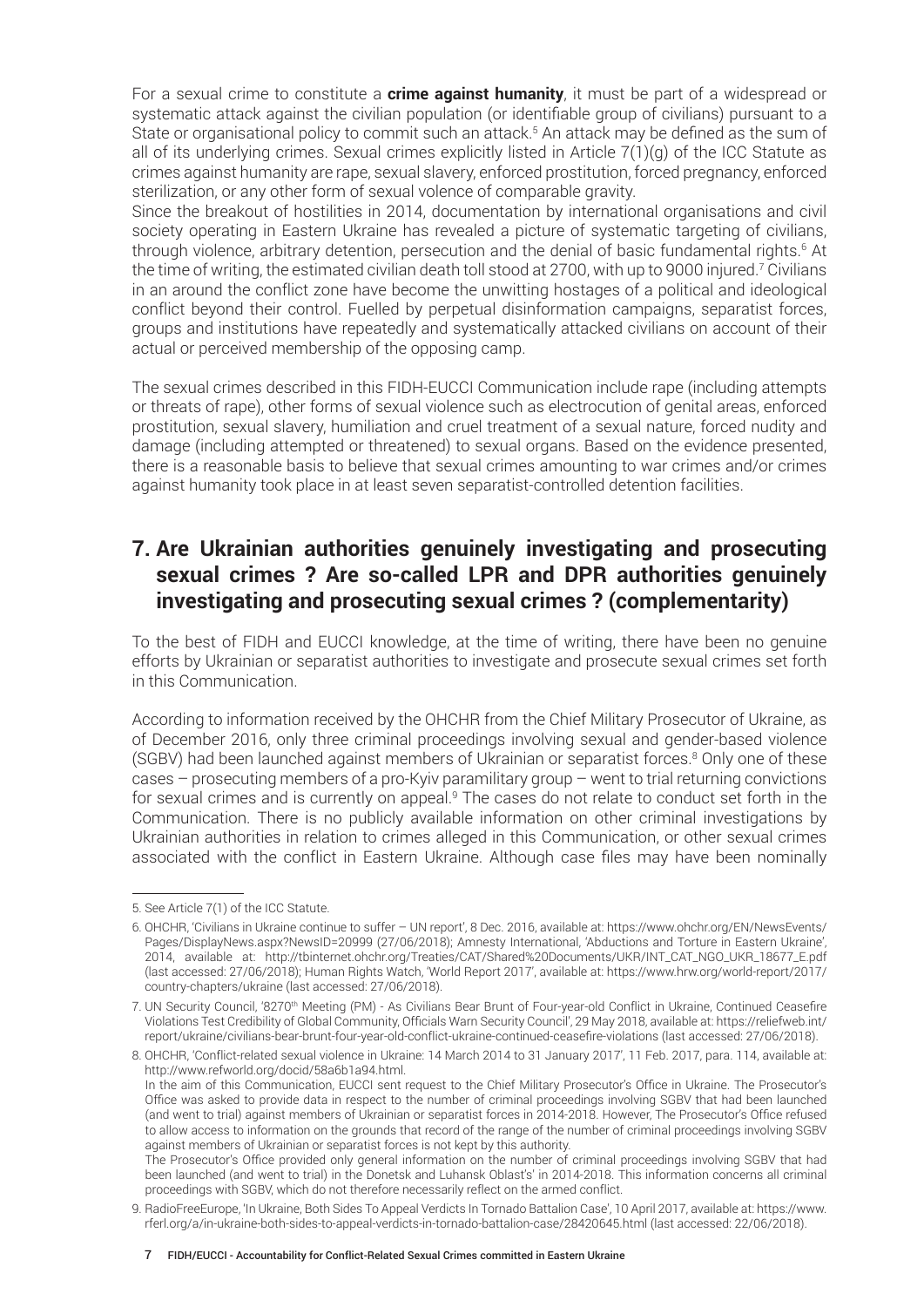opened in relation to some of the crimes, the lack of any evidence of progress in these cases indicates that Ukrainian authorities are either unwilling or unable to conduct genuine proceedings in relation to such crimes.

Separatist authorities in so-called DPR and LPR have enacted basic "constitutional provisions" and "criminal laws", largely transposing legislation applicable in the Russian Federation and Ukraine. "Constitutional documents" include prohibitions against torture, cruel, inhuman and degrading treatment (Article 14(3)), while "criminal laws" include 'crimes against sexual freedom and inviolability'. Formal justice mechanisms are limited and quasi-judicial initiatives by paramilitary groups lack fairness, independence or the safeguards of a proper judicial processes.10 In one wellpublicised example, a trial of two suspected perpetrators of sexual violence turned into public victim blaming by the local warlord.<sup>11</sup> There is therefore no indication that any of the sexual crimes set forth in the Communication have been subject to genuine efforts by separatist or Russian authorities to bring those responsible to account for this conduct.

#### **8. Are the sexual crimes described in the Communication of "sufficient gravity to justify" ICC's action? (gravity)**

Under Article 17(1)(d) of the ICC Statute, a case may be determined to be inadmissible when it is 'not of sufficient gravity to justify further action by the Court'. An assessment of gravity is based on the scale, nature, and manner of commission of crimes, and their impact.<sup>12</sup>

There is no doubt that sexual crimes in general, and those presented in this Communication in particular, have had an enormous detrimental impact on victims and witnesses. Former detainees recall experiencing and witnessing acute physical and psychological trauma. Organisations providing medical, psychological and social care for victims of sexual violence highlight the long lasting trauma and difficulties in attaining recovery.<sup>13</sup> The impact is borne not only by the direct victim or witness, but also by the families and wider communities. Unlike most other crimes, victims of sexual crimes endure psychological trauma, stigmatisation and isolation long after the physical injuries have healed.

As to the scale of perpetration  $-$  it is evident that information collected by the Filing Parties and other actors on sexual crimes in Eastern Ukraine is likely to represent just a fraction of the actual scale of perpetration. According to the United Nations, '[c]ases of sexual violence are usually under-reported, including because of a general unease about this issue, as well as the stigma and trauma associated with it'.<sup>14</sup> In addition to underreporting, a large number of potential victims are on territory controlled by separatist forces and therefore beyond the reach of FIDH and EUCCI documentation. Notwithstanding these challenges, FIDH and EUCCI have identified at least seven detention facilities where sexual crimes appeared to have been part and parcel of the detention strategy, affecting multiple victims on more than one occasion.

As to the manner of commission of the sexual crimes, FIDH and EUCCI note the cruelty and dehumanisation reported by victims and witnesses in separatist-held detention facilities. Evidence demonstrates that certain perpetrators took particular pleasure in perpetrating sexual violence. Whether the perpetration of sexual crimes was a matter of policy for separatist authorities and/or specific institutions is yet to be determined on further investigation.

<sup>10.</sup> OHCHR, 'Conflict-related sexual violence in Ukraine: 14 March 2014 to 31 January 2017', 11 Feb. 2017, para. 126-127, available at: <http://www.refworld.org/docid/58a6b1a94.html>

<sup>11.</sup> Youtube, 'Первый народный суд Новороссии', 2014, available at: <https://youtu.be/T2Ymaq4m1zY> (last accessed: 02/05/2018)

<sup>12.</sup> Regulation 29(2) of the Regulations of the Office of the Prosecutor; ICC, The Office of the Prosecutor, *"Policy Paper on Preliminary Examinations,"* November 2013, para 61 and ICC, Pre Trial Chamber I, Situation in Darfur, Sudan, *Prosecutor v. Bahar Idriss Abu Garda,* "Decision on the Confirmation of Charges," [ICC-02/05-02/09- 243-Red], 8 February 2010, para. 31

<sup>13.</sup> Report of the United Nations Special Rapporteur on torture and other cruel, inhuman or degrading treatment or punishment, A/ HRC/31/57, 5 January 2016, available at: http://www.un.org/ga/search/view\_doc.asp?symbol=A/HRC/31/57 (last accessed: 28/06/2018).

<sup>14.</sup> OHCHR Report, para. 5 (Executive Summary).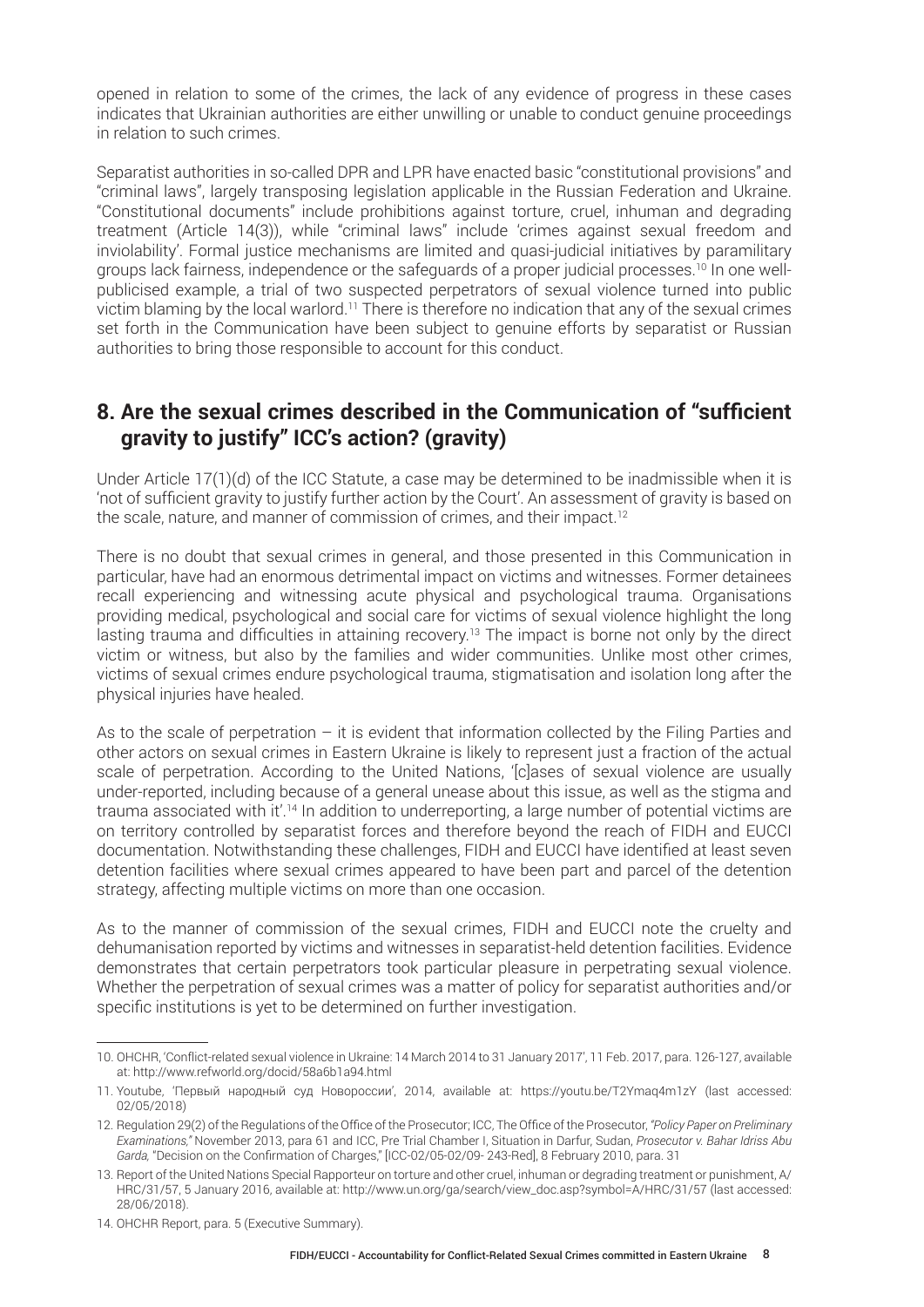#### **9. What is the next step for the ICC Prosecutor following this submission?**

For the ICC to open an official investigation it must be satisfied that there is a "reasonable basis to believe" that war crimes and/or crimes against humanity may have been committed. At this stage, the Communication need not "prove" the commission of war crimes and/or crimes against humanity.

The Prosecutor has an obligation to examine the information received. This takes the form of a preliminary examination, which can lead to the opening of an official investigation, if the Prosecutor is authorised by the Pre-Trial Chamber.

During the preliminary examination stage, the Office of the Prosecutor evaluates if the admissibility criteria (complementarity and gravity) have been met.

The ICC Office of the Prosecutor officially opened a preliminary examination into the situation in Ukraine on 25 April 2014. Initially, the preliminary examination concerned the so-called "Maidan events", but on 29 September 2015, the Prosecutor announced the extension of the preliminary examination of the situation in Ukraine to include alleged crimes occurring after 20 February 2014 in Crimea and Eastern Ukraine. As of December 2017, the Office of the Prosecutor received a total of 70 Communications under Article 15 of the ICC Statute in relation to crimes alleged to have been committed since 21 November 2013.

This Communication aims to support the Prosecutor's ongoing preliminary examination of the situation in Ukraine and to persuade the Prosecutor to open of a full investigation into ICC Statute crimes committed in Ukraine, including sexual crimes.

#### **10. Who are the filing parties of the Communication ?**

The **International Federation for Human Rights (FIDH)** is an international and independent human rights NGO established in 1922, uniting today 184 member organisations in 112 countries around the world. FIDH's mandate is to take action for the protection of victims of human rights violations, for the prevention of these violations and to bring perpetrators to justice. In order to do so, FIDH works with its member and partner organisations to document human rights violations, conduct advocacy work as well as strategic litigation in support of victims' rights to truth, justice and reparation. One of FIDH priorities is to fight impunity and protect populations from the most serious crimes.

FIDH International Secretariat's headquarters are based in Paris (France) and FIDH has a delegation to the International Criminal Court (ICC) in The Hague (the Netherlands) since 2004. FIDH has been bringing representatives of member and partner organisations to The Hague to increase their capacity relating to international justice, the ICC and documenting serious human rights violations, to strengthen their strategic litigation and to enable an improved relationship between them and the different ICC organs. FIDH has also submitted numerous Communications under Article 15 of the ICC Statute to the Office of the Prosecutor of the ICC on different situations where ICC Statute crimes were or are committed and no genuine national investigations and prosecutions are undertaken. FIDH's delegation in The Hague also closely monitors the ICC activities and participates in various consultations of the Court with NGOs, especially relating to victims' rights.

FIDH's member organisation in Ukraine is the Center for Civil Liberties (CCL), which joined FIDH in 2016. However, FIDH has been working on the human rights situation in Ukraine since before 2016, with many partner organisations, including the Eastern-Ukrainian Center for Civic Initiatives (EUCCI), the Kharkiv Human Rights Group and other members of the Coalition "Justice for Peace in Donbas", as well as civil society organisations working on Maidan events and Crimea.

With its member and partner organisations, FIDH has conducted several advocacy missions in Ukraine to call for accountability for crimes committed since 2013, in particular during the Maidan events and in the context of the armed conflict in Eastern Ukraine and violations committed in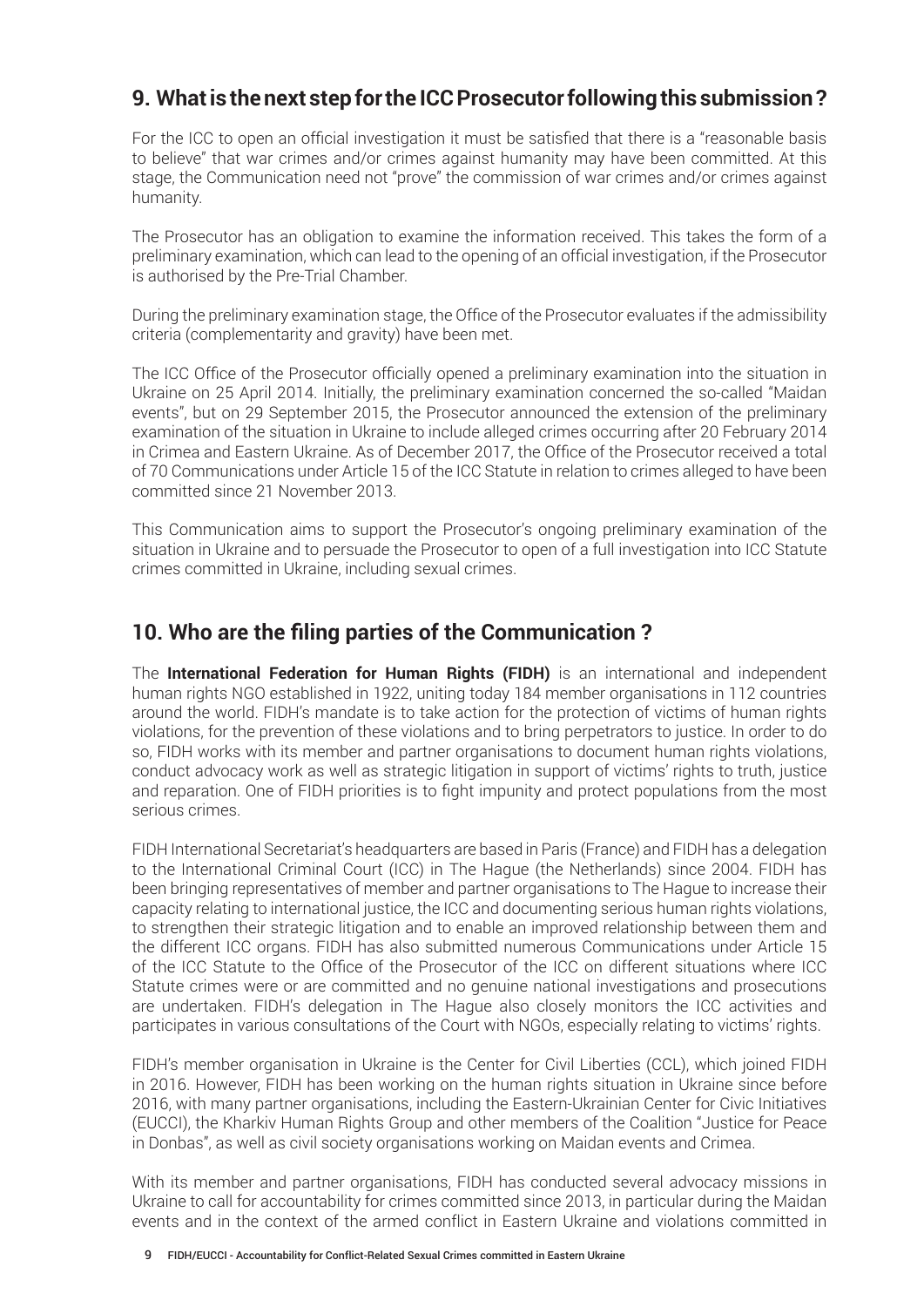Crimea. FIDH also strengthened its partners' capacity to document human rights violations with a litigation purpose, through training sessions in Kharkiv and Kyiv, focusing in particular on the documentation and litigation of sexual and gender-based crimes. It also continuously advocated for effective remedies for victims of human rights violations committed in Ukraine at regional and international fora.

For the purpose of this Communication, FIDH hired **Alexandre Prezanti**, partner of Global Diligence LLP, as a consultant to assist EUCCI and FIDH with the documentation and analysis of the evidence and the drafting of this Communication.

The **Eastern-Ukrainian Center for Civic Initiatives (EUCCI)** is a non-governmental, non-profit organisation established in December 2002 in Luhansk, Ukraine. The mission of EUCCI is to develop and maintain the ability of the Ukrainian society to face current challenges based on the principles of democracy and the rule of law through education, advocacy, and research.

Since the beginning of the armed conflict in Donbas, main activities of the organisation include documentation of gross human rights violations that occurred during the conflict in Eastern Ukraine; facilitation of the restoration of peace in the east of the country. The organisation has been documenting conflict-related human rights violations, *inter alia* sexual and gender-based violence, illegal detention, torture, an involvement of children in armed groups, human trafficking, and forced labour.

In December 2014, EUCCI, together with 15 human rights NGOs, established a Coalition "Justice for Peace in Donbas" for documenting human rights violations during the armed conflict in Donbas.15 With donor's support, EUCCI and its partners have created a joint electronic database of human rights violations that occurred in Eastern Ukraine during the armed conflict.

Collected data was presented in reports regarding gender-based violence and places of illegal detention, which EUCCI present at the OSCE Human Dimension Implementation Meeting in Warsaw every year since 2015. Presentation of the reports was also held by EUCCI in Germany, Austria, and France (for diplomatic missions, political parties, academic institutions, the media, and the public). In early 2017 EUCCI prepared and presented the submission for the 66th CEDAW session, which concerned conflict-related gender-based violence and included recommendations for the government of Ukraine. In 2017 EUCCI coordinated a submission of the thematic report for the Universal Periodic from the Coalition "Justice for Peace in Donbas". During 2017-2018 EUCCI published and presented several reports about human rights violations during the military conflict in Donbas.

<sup>15.</sup> For more information about the Coalition "Justice for Peace in Donbas", please visit its website: https://jfp.org.ua/coalition/ pro-koalitsiiu?locale=en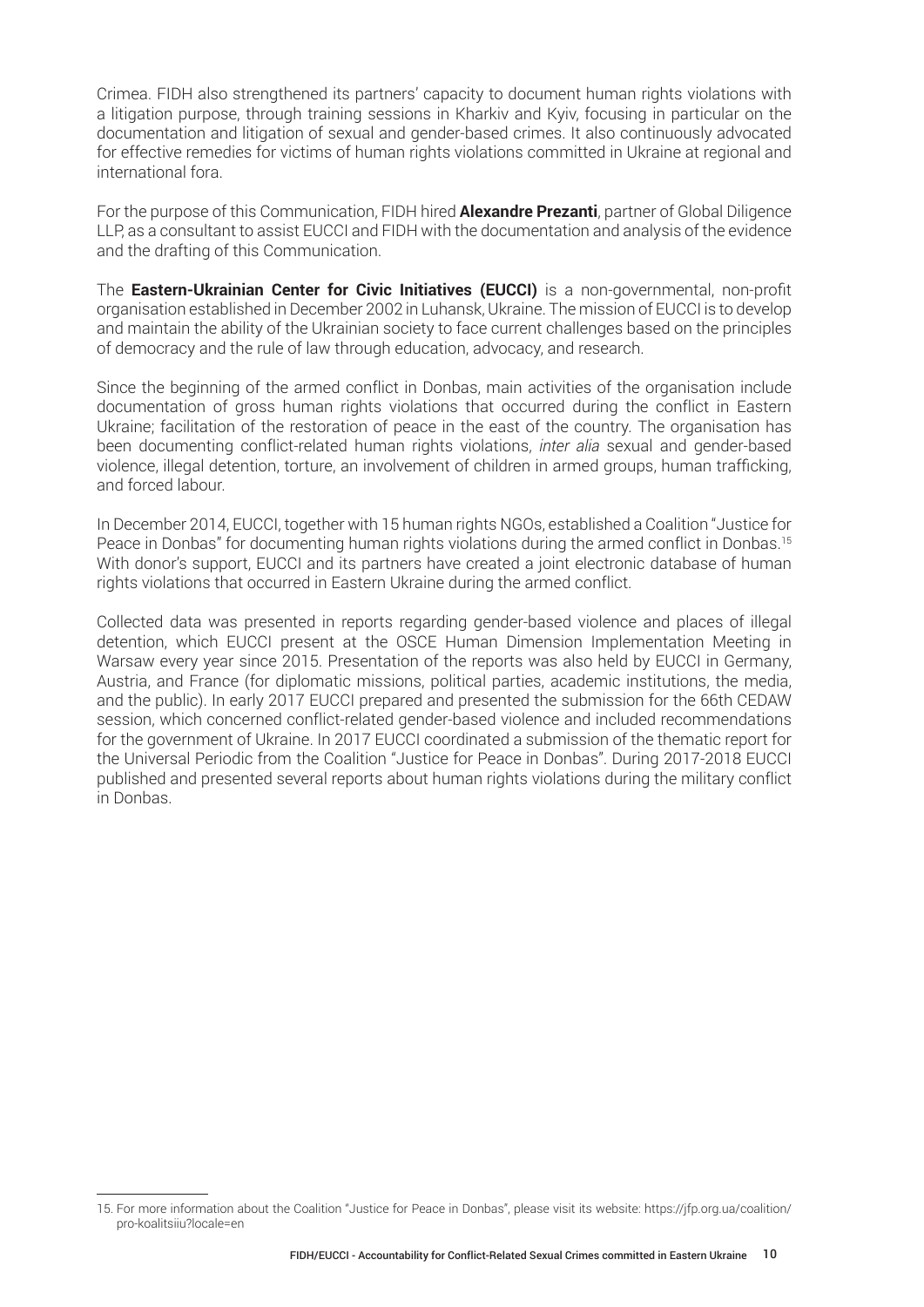### Keep your eyes open

fidh

**The International Federation for Human Rights** 



**The Eastern-Ukrainian Center for Civic Initiatives**

This publication has been produced with the assistance of the OAK Foundation and the Ministry for Foreign Affairs of Finland. The contents of this publication are the sole responsibility of FIDH and EUCCI, and can in no way be taken to reflect the views of the OAK Foundation nor the Ministry for Foreign Affairs of Finland.

## fidh

#### CONTACT US

#### FIDH

17, passage de la Main d'Or 75011 Paris Tel: (33-1) 43 55 25 18 <www.fidh.org> Twitter: @fidh\_en / fidh\_fr / fidh\_es Facebook: https://www.facebook.com/FIDH.HumanRights/

Director of publication: **Dimitris Christopoulos** Editor-in-chief: Juliane Falloux Coordination: Delphine Carlens

Design: FIDH